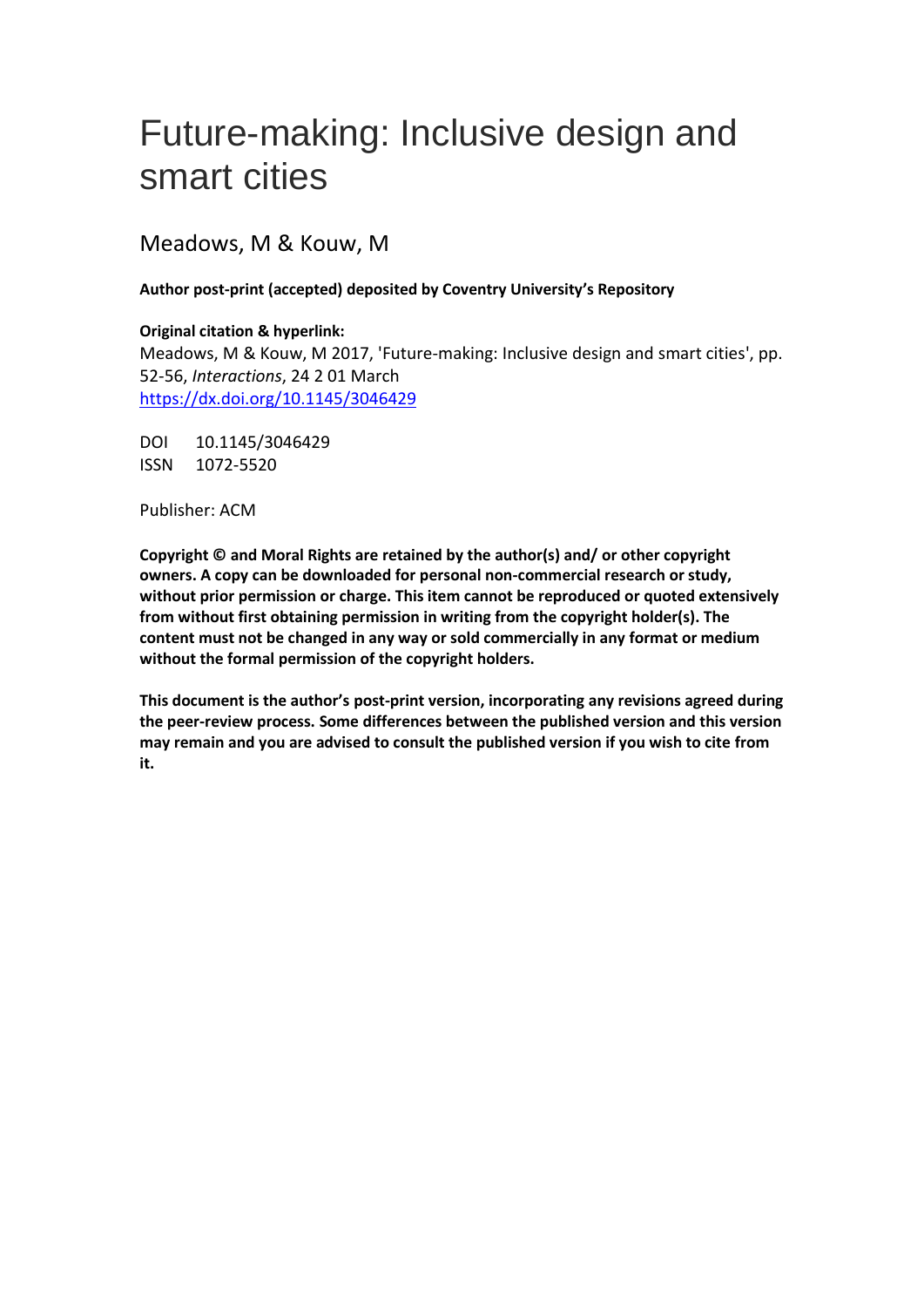# Future-making as collective composition: towards an inclusive design of smart cities

Maureen Meadows (Coventry University, Coventry, United Kingdom) [Maureen.meadows@coventry.ac.uk](mailto:Maureen.meadows@coventry.ac.uk)

Matthijs Kouw (Rathenau Instituut, The Hague, Netherlands) [m.kouw@rathenau.nl](mailto:m.kouw@rathenau.nl)

# Introduction: smart cities and the need for a visioning methodology

It is becoming more and more difficult to avoid the notion of the 'smart city'. In the discussions surrounding it, an optimistic and firm belief in the ability of 'smart' technologies drives efforts to enable efficient governance of urban public spaces, energy flows, and mobility patterns by such technologies. City officials and industrial actors around the world have joined forces to promote the endless possibilities of smart technologies in world expos, demonstration cities and smart city partnerships. The desire to design and construct smart cities is driven by an optimistic view of smart technologies, which is used as a catch-all term to refer to various information and communication technologies (ICTs), such as sensors, facilities processing 'big' data, wearable technologies, and autonomous vehicles. Implementing smart technologies, it is argued, will lead to more innovative and sustainable cities, and dramatically improve urban life through greener living spaces, more democratic modes of governance, and better health.

This 'techno-optimism' that accompanies smart cities and smart technologies is increasingly criticised by urban social science scholars, who highlight risks such as increased private control over public spaces and the neglect of participation and engagement of civil society in formal decision making processes (Kitchin, 2014). Smart cities, some argue, is the trend *du jour* in top-down and technocratic approaches to urban planning that ignore the complexity and dynamics of everyday city life, and downplay social, entrepreneurial and community aspects of liveable and resilient cities. Those involved with the design of smart cities disagree about what a smart city is or should be, and diverging designs of future smart cities are proposed as the best way forward. This multiplicity of designs can render public debates about smart cities opaque and may even obscure the interests at play. We suggest that wide and effective stakeholder engagement is a key criterion when generating and debating a plurality of visions around what a future smart city might be.

Following Throgmorton's (1996, xxi) idea that urban planning is "persuasive storytelling within a web of relationships" , future visions of smart cities can be aligned with governmental and commercial attempts to provide better lives for citizens through new and improved urban designs. In line with the aforementioned critiques advanced by urban social science scholars, we wish to develop an inclusive methodology for developing future visions of cities. We adopt Throgmorton's (1996) idea of urban planning as persuasive storytelling, but argue that the stories told need to be developed in collaboration with a variety of social groups. Thus, techno-optimism can be side-stepped in favour of an inclusive methodology that fosters a plurality of perspectives. Such a plurality of perspectives is needed to unleash the power of smart cities to confront the urban challenges of the future. It is not our aim to push technology aside carelessly, informed by Luddite angst or a romantic longing for times supposedly untainted by technological mediation. Rather, we frame technology as both a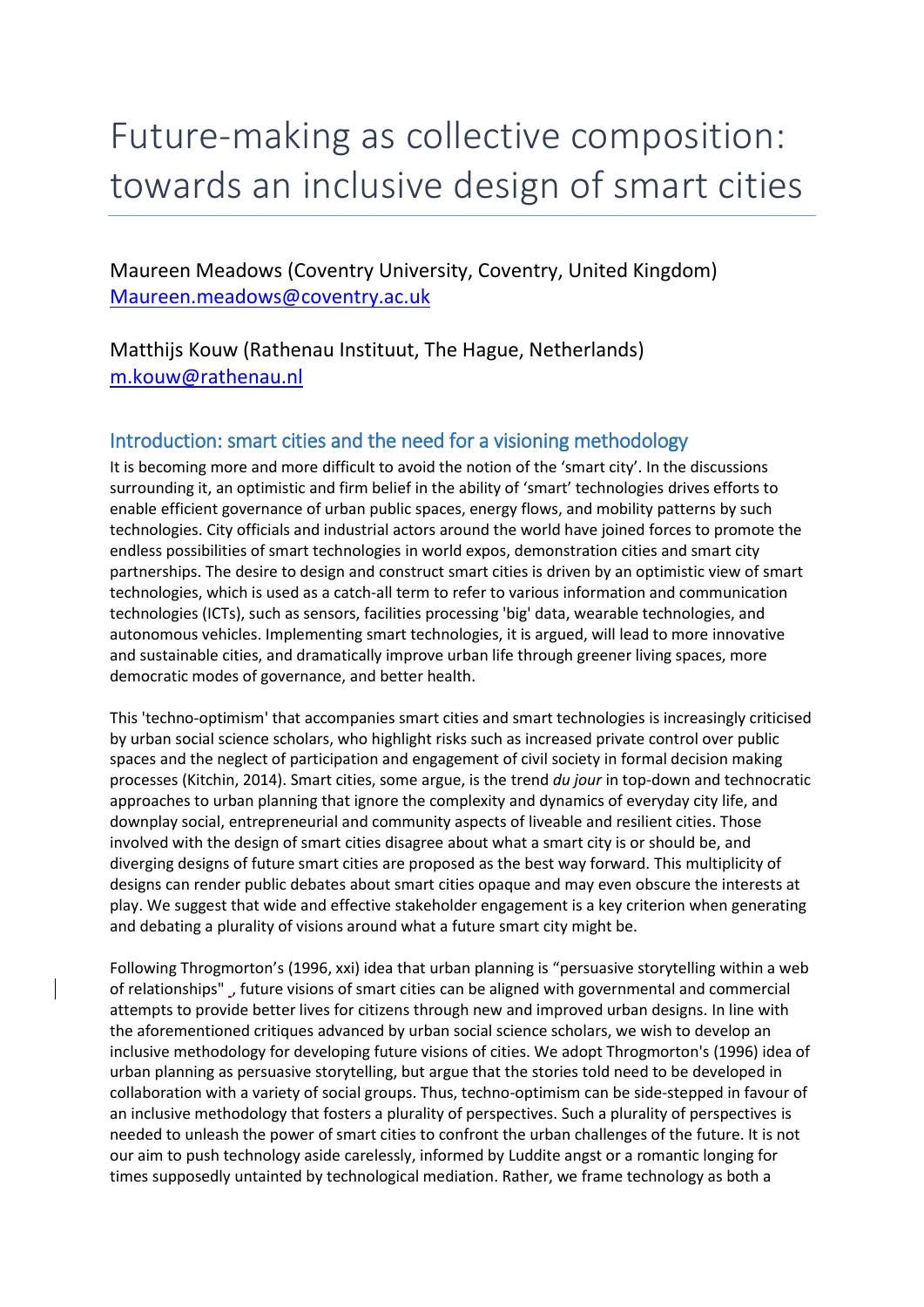technical and profoundly social phenomenon that should be intertwined with the interests and perspectives of social groups affected by technological innovation.

In developing the methodology, we draw on the work of Checkland and Holwell (1997), who propose that any research may be thought of as entailing the following elements: a framework of ideas (F), which are used in a methodology (M) to investigate an area of concerninterest (A) (see Figure 1).



#### **Figure 1** Elements relevant to any piece of research.

[Source: based on Checkland and Holwell, 1997; reproduced in O'Brien and Meadows, 2007]

The 'methodology' M is our proposed visioning methodology, which will be applied to A, our 'area of concern' which is to devise an effective, participative and creative process for situations where a plurality of values may be desirable. The 'framework of ideas', F, is a set of concepts which are introduced below. These include visions and visioning, multiple perspectives on the future, involvement and participation, and alternative futures.

In deciding what to include in the framework of ideas, we are influenced by the need to explore a desirable future, while taking into account the opportunities, *and challenges* presented by the growing role of digital data, i.e., the availability of 'big data', the permeation of ICTs in the urban environment, the dissolution of the homogenous geographical entity of 'the city' and the increasing intertwining of cities with digital environments, etc.. Data-driven forms of urbanism that result from the intertwining of ICTs with the urban environment have become a global phenomenon, and have established the idea of cities as 'knowable' and 'controllable' environments. As a result, the operational governance of city services is becoming highly responsive to a form of networked urbanism in which big data systems prefigure and set the urban agenda, persistently driven by the promise of smart people, governance, mobility, sustainability, and cutting-edge innovation. Thus, the development of data-driven smart cities is primarily focused on technological promise, which may be at odds with broader societal concerns.

We respond to the challenges of integrating these broader societal concerns in designing smart cities by developing a framework for assessing the inclusivity of future-making. We take the visioning literature as a starting point. The complexity of a case study situation, such as a 'digital vision' for a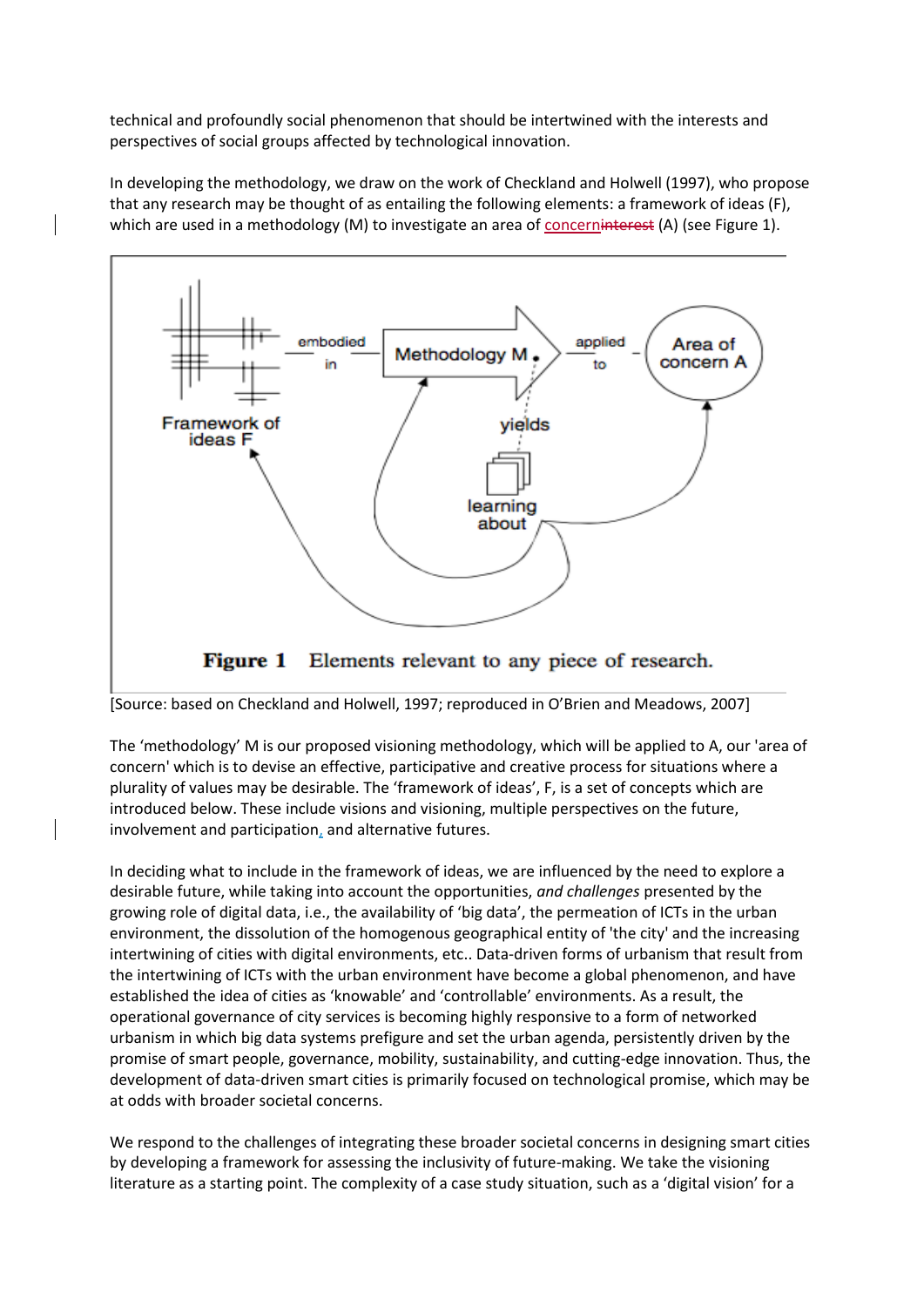city, clearly raises the issue of the existence of multiple stakeholder groups who may not be able to come together in a single workshop setting. Hence, creative approaches to encouraging stakeholder engagement are required. Another key component of the framework of ideas is that of participation in the process, particularly in the context of identifying who should be involved and how to involve them in visioning. The relationship between scenario planning (a widely used approach to making flexible long term plans and robust strategic decisions) and visioning has been discussed in the management literature; thus the framework of ideas may consider how this literature might influence the design of the methodology.

## Visioning: a short summary

While there are numerous examples of vision and visioning in practice in the business and management literature, no consensus has been reached around the definition of these terms. Many definitions emphasize the core concept of a vision as a preferred path or destination consciously chosen by an individual or group of individuals, which they can work towards achieving. Another way to consider them is as providing guidance about what core to preserve and what future to stimulate progress towards.

Workable, winning visions do not just happen; they crucially depend on the vision development process itself. Moreover, if the vision is to produce results, it must be widely understood and enthusiastically embraced throughout the organisation. So what are the key issues in establishing a successful visioning process? Important questions include the type and sequence of steps to follow; who should be involved and how to involve them; whether to consider single or multiple visions of the future; and how to encourage creativity within the process.

There are many recommended methods for vision development, which tend to differ in the sequence of steps they promote, but show general agreement on the content of the process as involving the following fundamental steps:

- 1. Identification of stakeholders
- 2. Analysis of the organisation's current situation
- 3. Identification of a desired future vision
- 4. Comparison of the future vision with the current situation
- 5. Development of action plans

Visioning processes are often run with one or more representatives of different stakeholder groups, typically during a one-off workshop or event. The group analyses the present situation, and then goes on to develop a single shared vision of the future. This shared vision is contrasted with the current situation in order to develop action plans to take the organisation from the present to the future. In the design of future visions, these five steps can be considered as building blocks that help characterize the process.

## Multiple perspectives: participation and stakeholder involvement

Successful visions must appeal to people, and inspire them to work towards the realisation of the vision. However, for this to happen, the visions must be widely understood and embraced. Another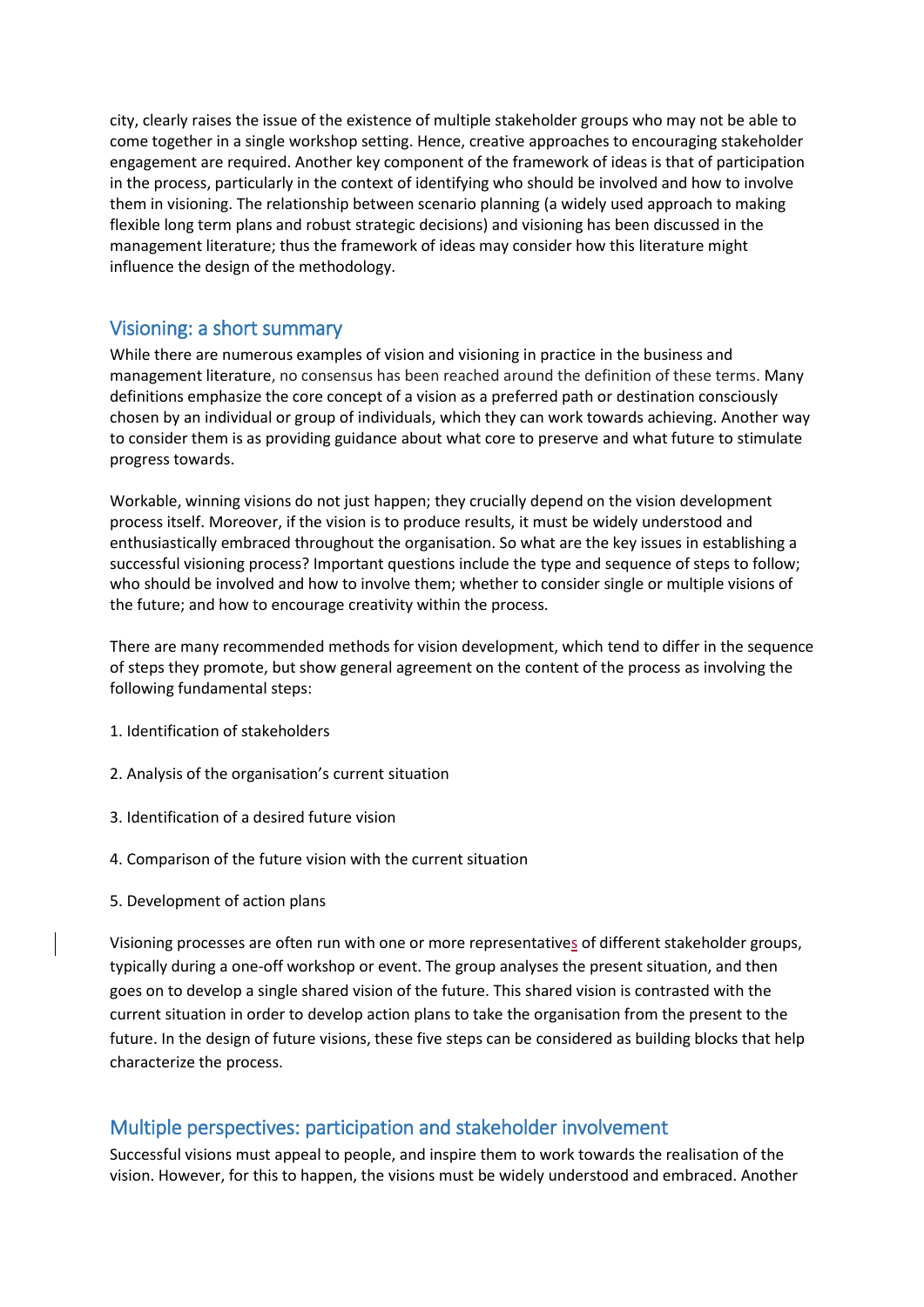key issue, then, is the *involvement and participation* of the relevant stakeholders. Participation has multiple benefits; it provides those involved with a valuable opportunity to learn; it increases their commitment to action to realise the goals that have been articulated; and it enhances the implementability of the plans that emerge. Moreover, the more diverse the experiences of the participants, the more robust the set of visions they create.

Identifying who should be involved in the process is clearly important, as is the issue of how to involve them. Stakeholders can be defined as persons or groups that impact on, or are impacted on by the organisation. It would seem logical therefore that key stakeholders should be invited to participate in the process. It is important, via stakeholder analysis, to identify stakeholders who will, or can be persuaded to, *support* actively the strategic intent of the organisation, as well as those who will seek to *sabotage* the successful management of strategic intent. This reflects the notion that there may be important differences between stakeholders that benefit from the organisation's strategic intent and those that are negatively affected by it.

Next, we consider how different types of 'future' can be classified and whether it is desirable to consider more than one view of the future.

## Collective composition: scenarios and the CHOICES approach

Ducot and Lubben (1980) provide a classification of different types of possible future, which they term scenario. The most common type of scenario is classed as descriptive and exploratory, and is often used in the assessment of future uncertainties concerning an organisation's external environment. Such scenarios typically have an external orientation in relation to the organisation, and are based on people's assessment of factual information. They are most often presented as sets of alternative views of the future external environment against which an organisation should develop a robust set of plans (in contrast to the practice of visioning, where a single vision of the future is usually produced).

O'Brien and Meadows (1998) draw a distinction between *strategic planning* scenarios and *visioning*  scenarios. The latter, in contrast to the former, are focused on the internal environment of the organisation and on issues over which the organisation has control. According to Ducot and Lubben's typology mentioned above, they are exploratory, and also normative, meaning 'subjective' or valuesladen as they are intended to address the deep concerns of participating stakeholders. Indeed, visioning scenarios are developed from the initial viewpoints of the stakeholders, in such a way that each scenario represents a contrasting and strongly held perspective on the issues under consideration. The intention is not necessarily that a particular visioning scenario is chosen as 'the way forward'. Rather, the set of visioning scenarios can act as a vehicle to promote informed debate. For instance, attention could be drawn to the possible trade-offs that might exist between different, often difficult, choices.

A further but related distinction between strategic planning scenarios and visioning scenarios is the location of control (O'Brien and Meadows, 2007). Strategic planning scenarios describe future possible external environments that are largely out of the control of the organisation, whereas visioning scenarios describe possible future states of the organisation itself. Future research should reflect the difference between visioning for a single organization (e.g. as part of the strategic planning for a private business) and visioning for a city with its plethora of stakeholders and driving forces that have the potential to shape its future. We suggest that the scenario planning literature can assist us in developing visioning. First, it insists upon the explicit consideration of multiple views of the future; looking forward from any point in time, multiple possible futures exist, not just one. Second, the use of participation is key to the process of developing the scenarios; scenario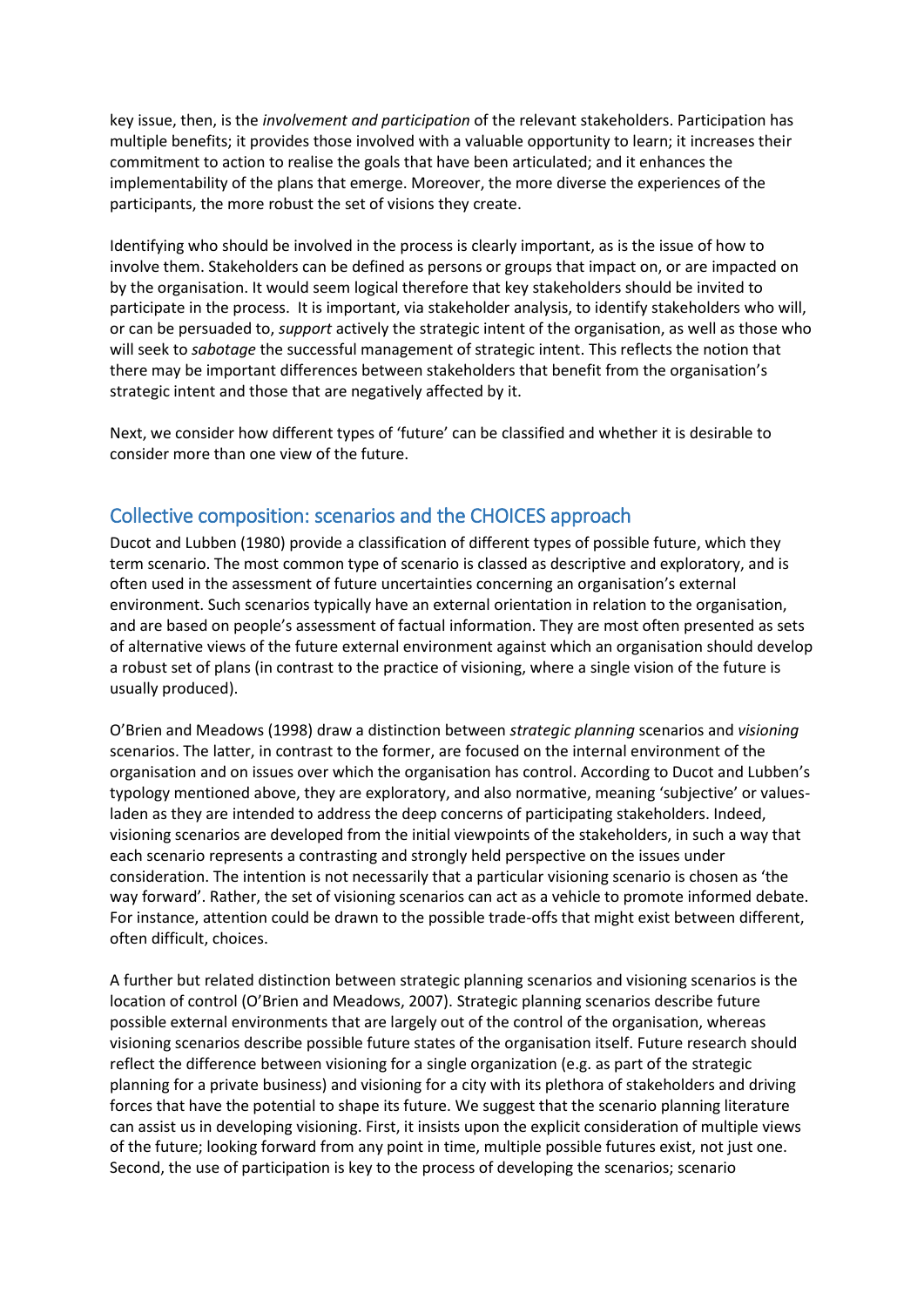development is a process of creating a shared language and understanding of future issues.

We argue that it is desirable to consider different potential visions of the future as part of a participative journey towards creating a shared vision of the future. When involving multiple stakeholder groups, it is important to acknowledge that each group may be concerned about a different set of issues and hold a different and possibly conflicting set of values that could influence their choice of a preferred future. Put simply, each stakeholder group may have their own preferred vision for the future. When stakeholder groups are involved in developing and advancing visions for the future, they end up in a process of collective composition – a term we use to describe the process by which a plurality of social groups construct a vision of the future.

O'Brien and Meadows (1998) describe the CHOICES approach to a public discourse project which develops and uses visioning scenarios as part of a participative journey toward creating a shared vision of the future. Table 1 shows the six phases of the CHOICES approach and outlines the key tasks and activities that are conducted during each phase. We propose this approach as a useful basis for future methodological developments.

| Phase                 | <b>Key Tasks</b>                                                                            | <b>Example actions from</b>                          |
|-----------------------|---------------------------------------------------------------------------------------------|------------------------------------------------------|
|                       |                                                                                             | "Choices for Bristol" (see                           |
|                       |                                                                                             | O'Brien and Meadows,                                 |
|                       |                                                                                             | 1998)                                                |
| Project<br>definition | Establish project team, and identify drivers of need<br>for change                          | Steering group formed,<br>funding proposal developed |
| Issue                 | Identify concerns of representative stakeholders                                            | Focus groups held, seeking                           |
| Exploration           |                                                                                             | to involve a diverse group of                        |
|                       |                                                                                             | participants                                         |
| Preparing             | Project team to produce a set of discussion                                                 | <b>Discussion materials</b>                          |
| discussion            | materials containing a brief history of the                                                 | prepared and                                         |
| materials             | organization and a summary of the current key                                               | checked/tested, including a                          |
|                       | issues and concerns, representing different<br>stakeholder perspectives; an overview of the | set of questions to form the                         |
|                       | project process with timescales; a set of visioning                                         | basis of planned                                     |
|                       | scenarios, each describing a future nature or state                                         | conversations about the                              |
|                       | of the organization from a contrasting perspective.                                         | future of the city                                   |
| Dialogue and          | Disseminate and promote dialogue using the                                                  | <b>Discussion materials</b>                          |
| idea                  | discussion materials. Generate ideas for action                                             | disseminated via a local                             |
| generation            | arising from discussion materials                                                           | newspaper, and in a                                  |
|                       |                                                                                             | targeted way by the project                          |
|                       |                                                                                             | team                                                 |
|                       |                                                                                             |                                                      |
| Producing             | Analyze and consolidate ideas for action. Encourage                                         | Over 2000 ideas for action                           |
| the vision            | participation in developing a vision                                                        | fed into public meetings                             |
|                       |                                                                                             | were six broad statements                            |